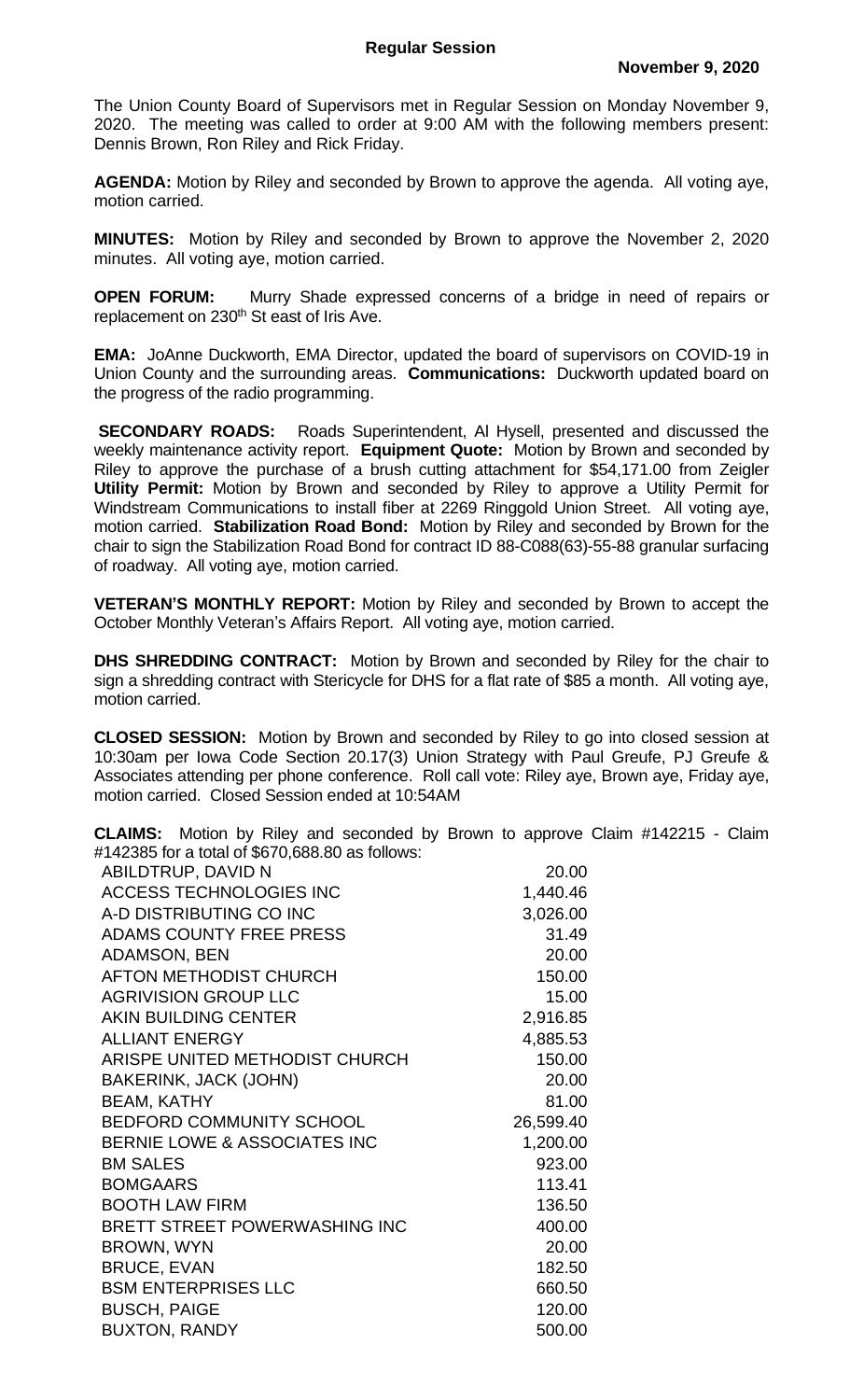| <b>CARTER-WATERS LLC</b>                    | 2,591.00        |
|---------------------------------------------|-----------------|
| CASE, TEENA                                 | 20.00           |
| <b>CENTURY LINK</b>                         | 177.83          |
| <b>CHAMBERLAIN, STEVE</b>                   | 20.00           |
| <b>CHAT MOBILITY</b>                        | 35.81           |
| CHEERS, DAVID                               | 20.00           |
| CHEERS, ED                                  | 20.00           |
| <b>CHEERS, KEN</b>                          | 20.00           |
| <b>CHOICE INC</b>                           | 2,217.20        |
| <b>CINTAS FIRST AID &amp; SAFETY</b>        | 105.43          |
| <b>CITY DIRECTORY INC-CDI</b>               | 906.00          |
| <b>CITY LAUNDERING COMPANY</b>              | 134.26          |
| <b>CITY OF AFTON</b>                        | 66.37           |
| <b>CITY OF CRESTON</b>                      | 10,401.68       |
| <b>CITY OF CRESTON</b>                      | 103.62          |
| COMM SCHOOL DISTRICT OF CRESTON             | 4,511.00        |
| <b>COONEY, HOWARD JOSEPH II</b>             | 52,324.13       |
| <b>CORNING RENTAL</b>                       | 1,371.25        |
| <b>CREST BAPTIST CHURCH</b>                 | 150.00          |
| <b>CRESTON PUBLISHING COMPANY</b>           | 1,223.70        |
| <b>CROSSROADS MENTAL HEALTH CENTER</b>      | 28,835.00       |
| <b>DISCOVERY KIDS PRESCHOOL</b>             | 801.00          |
| DJR HOLDING CORPORATION                     | 35.95           |
| DOCUMENT LOGISTIX LLC                       | 750.00          |
| EAST UNION COMM SCHOOL DISTRICT             | 8,080.13        |
| <b>EDISON LIGHTING SUPPLY LLC</b>           | 412.20          |
| EIGHME, FRANKLIN                            | 1,568.86        |
| <b>EVORA CONSULTING LTD</b>                 | 4,032.50        |
| <b>FARMERS ELECTRIC COOP</b>                | 3,900.79        |
| <b>FASTENAL COMPANY</b>                     | 3.76            |
| <b>FIRST COMMUNICATIONS LLC</b>             | 41.57           |
| FITZGERALD, JANE M CSR RMR                  | 105.00          |
| <b>GARDEN &amp; ASSOCIATES LTD</b>          | 576.00          |
| <b>GEE SYSTEMS INC</b>                      | 9,960.76        |
| <b>GILBERT, WES</b>                         | 20.00           |
| <b>GRAINGER</b>                             | 263.27          |
| <b>GREATAMERICA FINANCIAL SERVICES</b>      | 98.74           |
| <b>GREEN VALLEY PEST CONTROL &amp; LAWN</b> | 127.00          |
| <b>GRP &amp; ASSOCIATES INC</b>             | 169.00          |
| <b>GRX HOLDINGS LLC</b>                     | 5.13            |
| <b>HAGLE, CIARA</b>                         | 403.50          |
| HILL, WAYNE E                               | 685.92<br>20.00 |
| <b>HOAKISON, DAVID</b><br>HUSBAND, AMANDA   | 16.50           |
| <b>HYSELL, SANDY</b>                        | 110.88          |
| <b>INNOVATIVE INDUSTRIES</b>                | 2,826.89        |
| IA ASSO FOR ED OF YOUNG CHILDREN            | 580.64          |
| IA DEPT OF AG & LAND STEWARDSHIP            | 1,432.86        |
| <b>IOWA DEPARTMENT OF PUBLIC HEALTH</b>     | 71.23           |
| <b>IOWA DEPARTMENT TRANSPORTATION</b>       | 1,320.00        |
| <b>IOWA GOLD DISTRIBUTING CO</b>            | 300.00          |
| <b>IOWA LAW ENFORCEMENT ACADEMY</b>         | 150.00          |
| <b>IA MUNICIPALITIES WRKRS COMP ASSOC</b>   | 5,494.00        |
| <b>IOWA NATURAL HERITAGE FOUNDATN</b>       | 25.00           |
| IA OFFICE OF STATE MEDICAL EXAMINER         | 4,172.00        |
| <b>IOWA PRISON INDUSTRIES</b>               | 76.00           |
| <b>J &amp; A FLOORING</b>                   | 2,205.76        |
| JACOBSON, ISAAC                             | 165.00          |
| <b>JFH TRUST</b>                            | 500.00          |
| JIMS SANITATION AND TRUCK REPAIR            | 1,085.00        |
| <b>JOYFUL SPARKS PRESCHOOL</b>              | 216.00          |
| KELLEY, GARY D                              | 563.55          |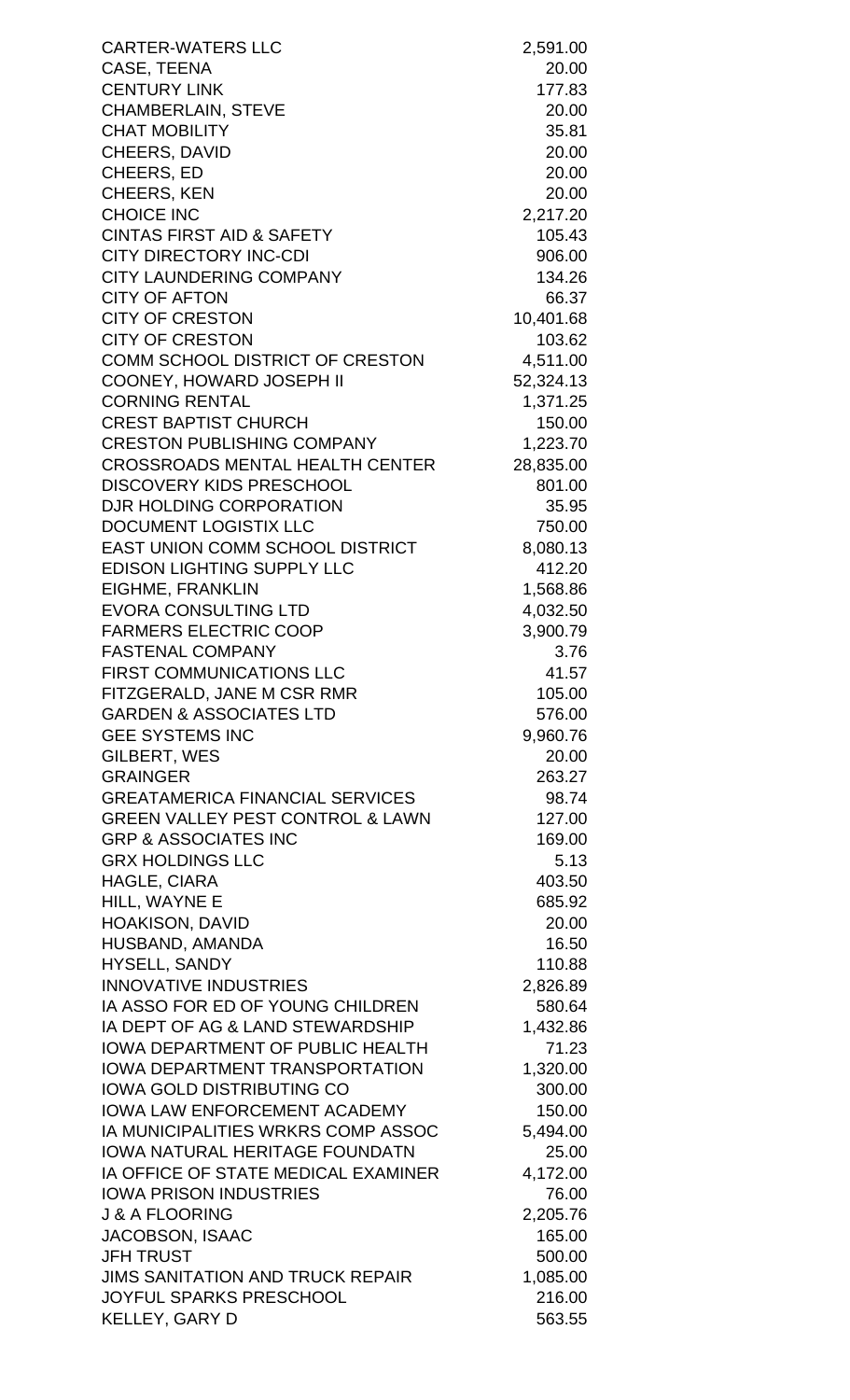| KELLY, VERNON                                     | 20.00              |
|---------------------------------------------------|--------------------|
| KIBURZ, AMY                                       | 20.00              |
| <b>KLINE, PATRICIA ANN</b>                        | 20.00              |
| <b>KLINE, STEVE</b>                               | 20.00              |
| <b>KLINGENSMITH, MIKE</b>                         | 20.00              |
| LENOX COMMUNITY SCHOOL DISTRICT                   | 5,199.50           |
| LYNAM, CAREY                                      | 556.20             |
| <b>M &amp; M MOTORS</b>                           | 278.00             |
| <b>MAFFETT, THOMAS E</b>                          | 20.00              |
| <b>MAIL SERVICES LLC</b>                          | 363.13             |
| <b>MAINSTAY SYSTEMS INC</b>                       | 410.00             |
| <b>MASTERCARD/ISSB</b>                            | 330.86             |
| <b>MATURA ACTION CORP-HEAD START</b>              | 195.50             |
| MCINTIRE, TERRINDA                                | 20.00              |
| <b>MCNAUGHT, RAY</b>                              | 20.00              |
| <b>METAL CULVERTS INC</b>                         | 20,055.00          |
| <b>METRO WASTE AUTHORITY</b>                      | 29,227.95          |
| MILLER, LONNY DEAN                                | 159.90             |
| MILLER, RANDY                                     | 20.00              |
| MITCHELL, MELANIE L                               | 20.00              |
| <b>MOTOROLA SOLUTIONS INC</b>                     | 29,106.83          |
| NEW HORIZONS-FAMILY ENHANCEMENT                   | 6,880.00           |
| NORTHLAND PRODUCTS CO/ NORSOLV                    | 168.95             |
| <b>NOSEKABEL, LORI</b>                            | 119.00             |
| <b>Office Machines</b>                            | 649.78             |
| <b>OHALLORAN INTERNATIONAL INC</b>                | 149.64             |
| OKEEFE ELEVATOR COMPANY INC                       | 321.74             |
| OMG MIDWEST INC                                   | 8,693.80           |
| PANTINI, SYDNEY                                   | 80.00              |
| PEPPMEIR, KEN                                     | 20.00              |
| <b>PODIUM INK</b>                                 | 528.00             |
| POKORNY BP & AUTOMOTIVE SERVICE                   | 33.71              |
| <b>POWERS FUNERAL HOME</b>                        | 340.00             |
| RANEY, KAMI                                       | 20.00              |
| RICE, JEFF                                        | 20.00              |
| RINGGOLD COUNTY PUBLIC HEALTH                     | 1,845.38           |
| <b>ROLLINGS, MIKE</b>                             | 20.00              |
| RONS PEST SOLUTIONS LLC                           | 225.00             |
| <b>SALEM LUTHERAN CHURCH</b>                      | 150.00             |
| <b>SCALES SALES &amp; SERVICE INC</b>             | 425.00             |
| <b>SCC NETWORKS</b>                               | 41.25              |
| <b>SCHILDBERG CONSTRUCTION INC</b>                |                    |
| <b>SERVICE TECHS INC</b>                          | 6,104.80<br>220.50 |
| SIDDENS, TERI                                     |                    |
| <b>SOUTHERN IOWA RESOURCES</b>                    | 25.00              |
| SOUTHERN IOWA RURAL WATER                         | 2,316.62           |
|                                                   | 35.78              |
| SOUTHERN IOWA TROLLEY<br>SOUTHWEST VALLEY SCHOOLS | 48.00              |
| SOUTHWESTERN COMMUNITY COLLEGE                    | 1,815.00           |
|                                                   | 13,664.14          |
| <b>STALCUP, MARK</b><br><b>STALKER CHEVROLET</b>  | 20.00              |
| <b>SUPERTEL INN</b>                               | 158.26             |
|                                                   | 175.00<br>20.00    |
| <b>TANNER, ALLEN</b><br>THATCHER, CARL V          |                    |
|                                                   | 50.00              |
| <b>TRINITY LUTHERAN CHURCH</b>                    | 150.00             |
| <b>TRINITY LUTHERAN PRESCHOOL</b>                 | 1,515.00           |
| TRIPP, DAVID                                      | 20.00              |
| TRIPP, PEGGY                                      | 20.00              |
| <b>TRUE VALUE</b>                                 | 11.97              |
| <b>UMB BANK NA</b>                                | 184,291.25         |
| <b>UNION COUNTY AUDITOR</b>                       | 74.00              |
| <b>UNION COUNTY ENGINEER</b>                      | 936.57             |